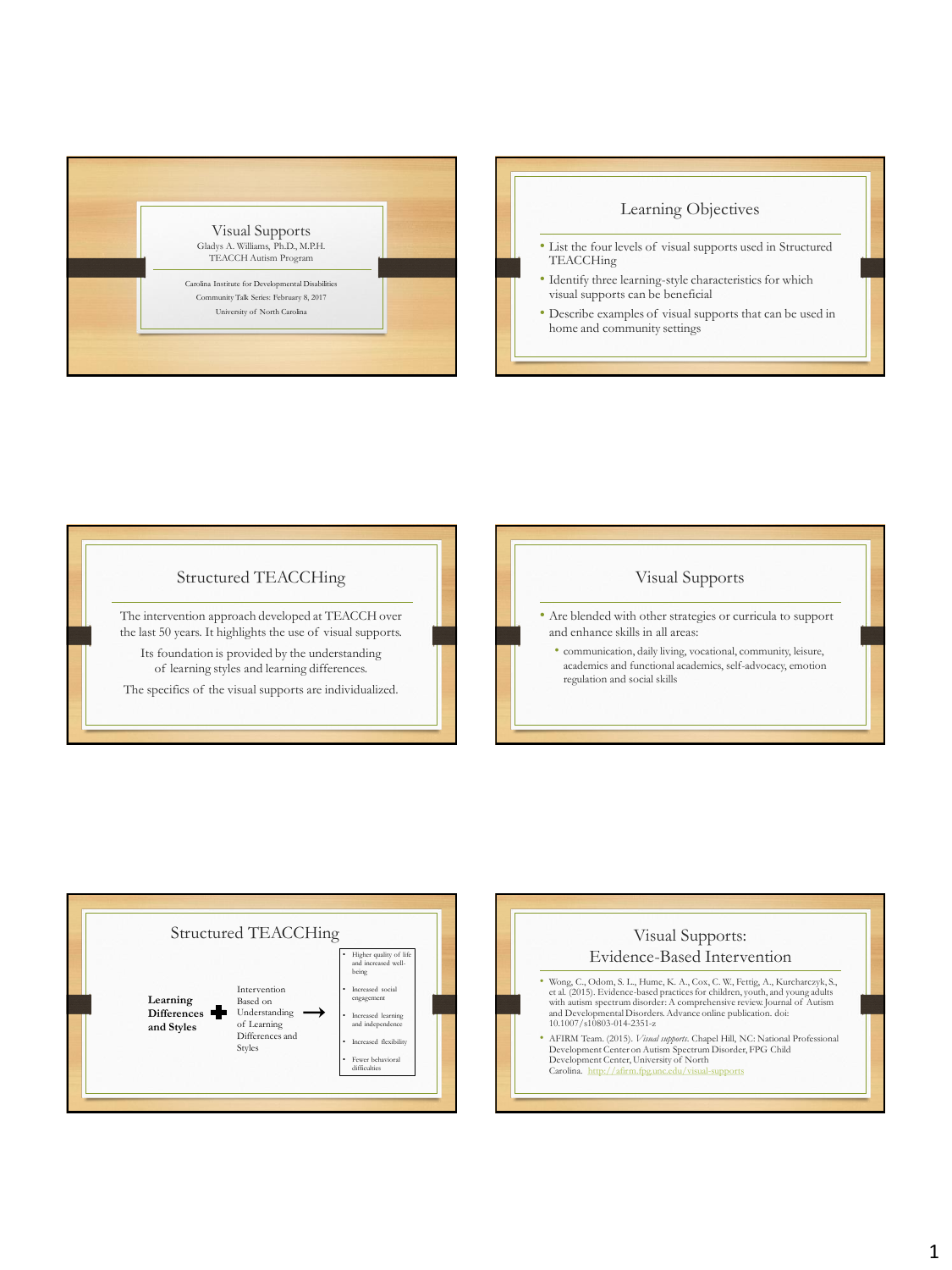## Visual Supports: Categories

- Organization of the Environment (Physical Structure)
- Schedules
- Activity or Work Systems
- Visual Structure of Materials and Instructions









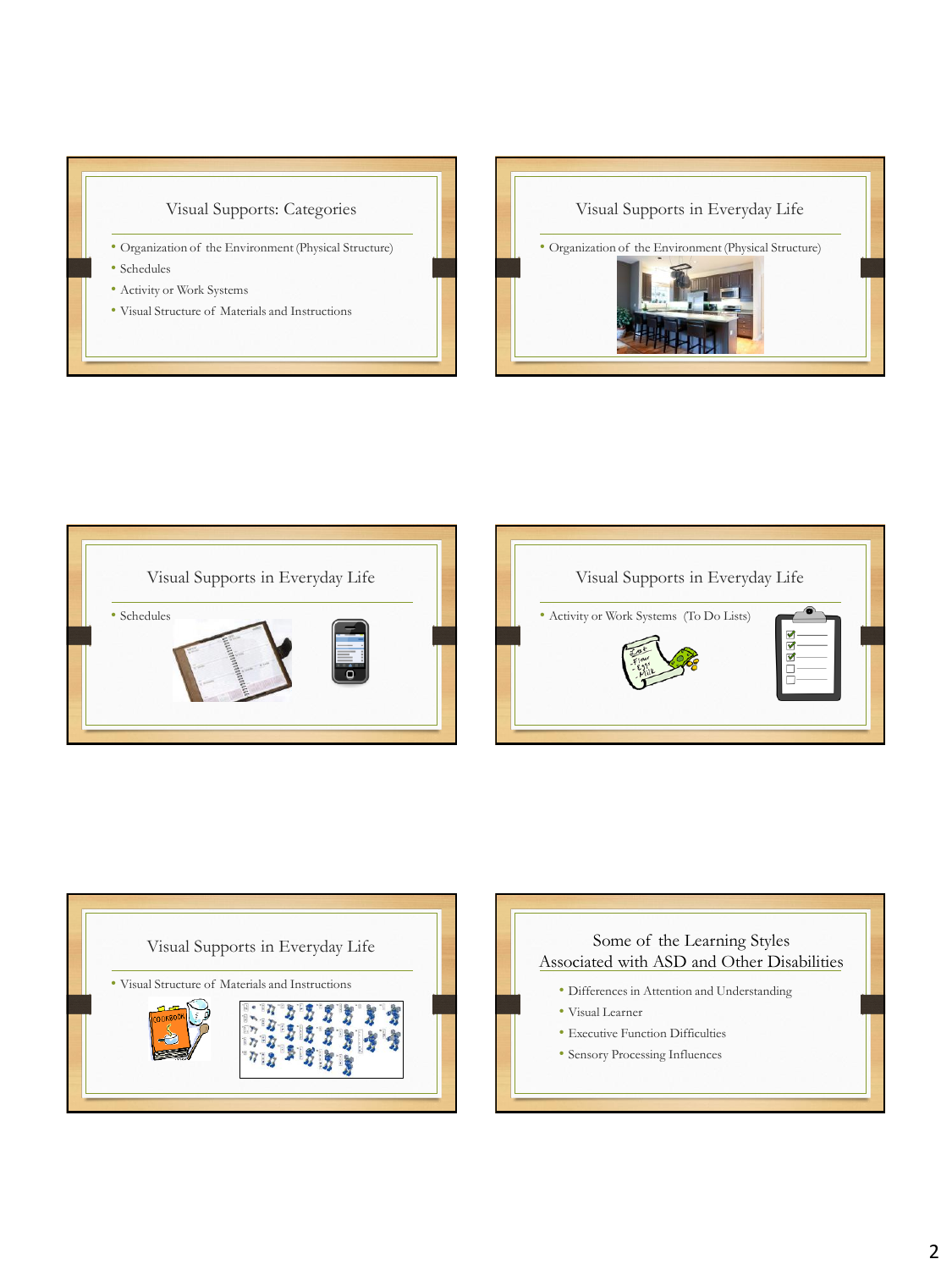







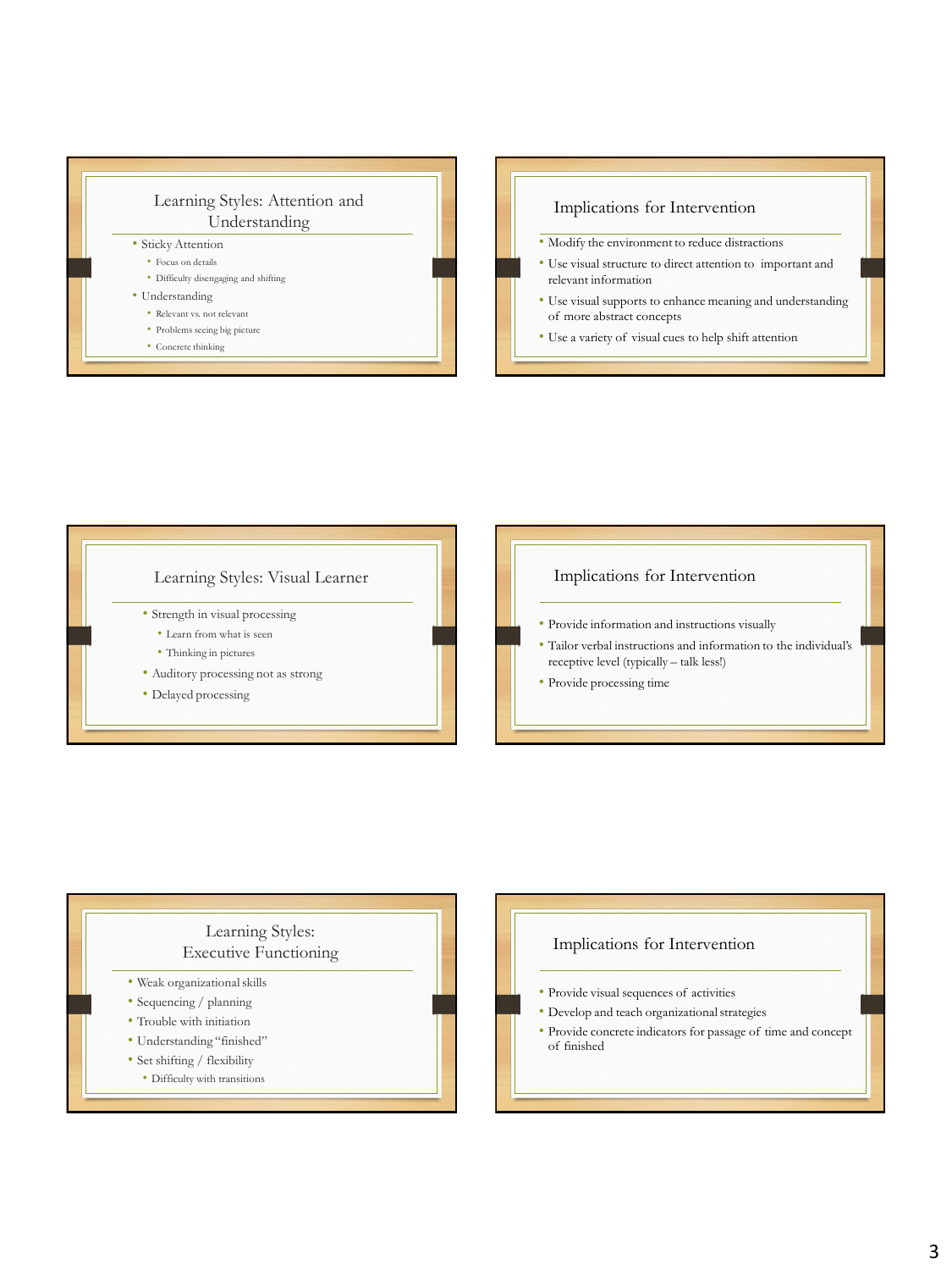